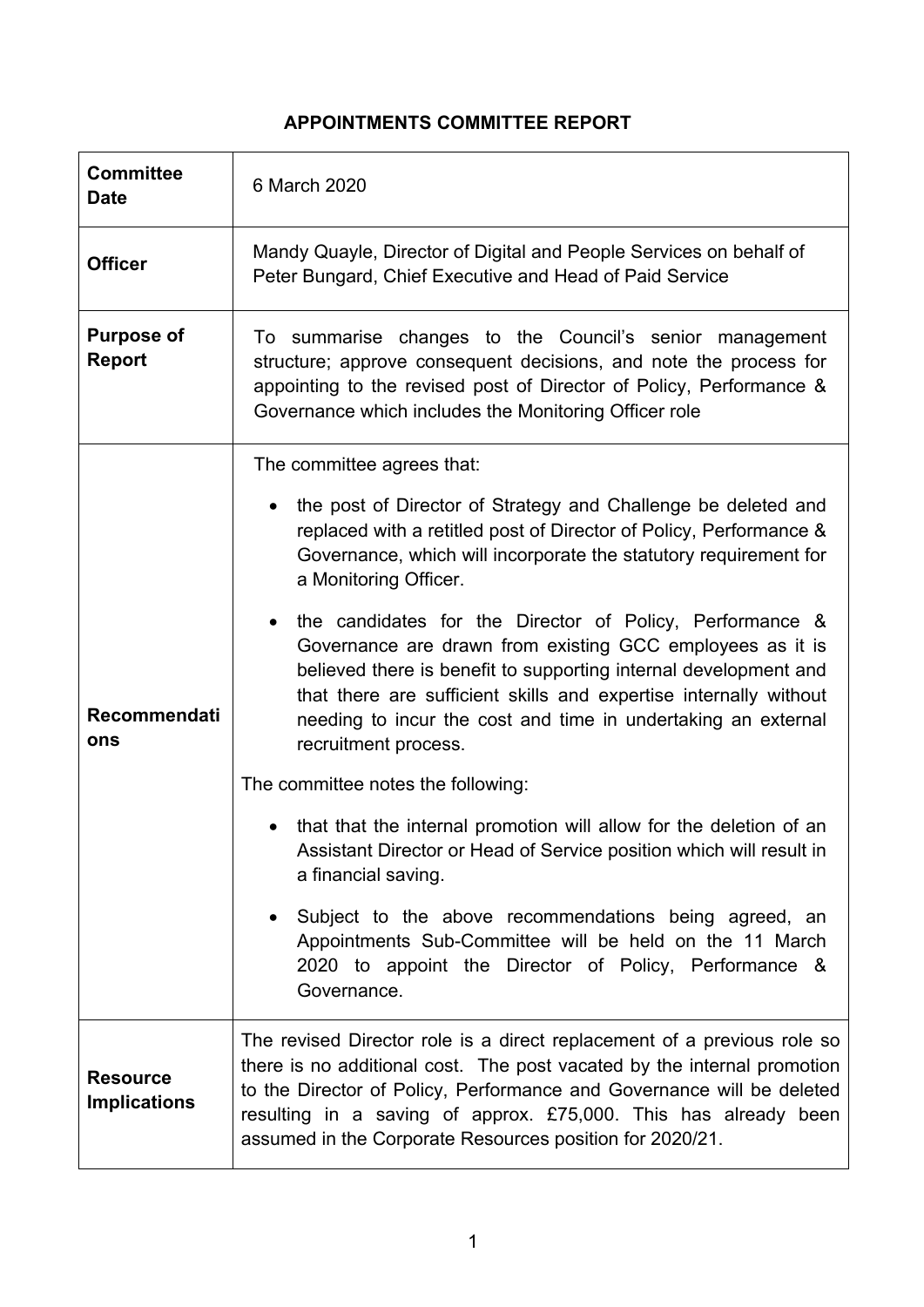#### **MAIN REPORT CONTENTS**

### **1. Purpose of Report**

The purpose of this report is to update members on a further phase of changes to the Council's senior management structure; approve the consequent decisions and to agree the process of appointing to the revised position.

### **2. Background**

Following a number of changes in the senior team, CoMT began conversations regarding our operating model and senior leadership team in 2019 to ensure that we are best placed to meet our 'Gloucestershire – Looking to the future' aims and objectives.

The peer review undertaken in 2018 also emphasised the need for review and clarification of our operating model.

The Appointments Committee agreed at its meeting on 5 February 2019 to delete the Director: Strategic Finance post and replace it with the role of Deputy Chief Executive or Director of Corporate Resources which combined the s151 role with oversight of a wider range of services. This was due to the need to act promptly to address the departure of the then Director Strategic Finance and to position us effectively in the recruitment market.

It was highlighted at the time that this was an initial change in the short term to be followed by a wider review of the operating model and next tier of the leadership team.

#### **3. Senior Management Structure**

CoMT agreed at a meeting on the 12 December 2019 to reaffirm its commitment to an operating model which emphasises a corporate approach with shared accountability. It was further agreed:

- the Council should be structured in Directorates not clusters
- there will be consistent leadership job titles with consistent core job profiles as follows:
	- o Executive Director RB9
	- o Directors RB8
	- $\circ$  Deputy Directors RB7 by exception where deputising for a statutory position
	- o Assistant Directors RB6
	- o Heads of Service RB3-5 as required by the specifics of the service and defined by job evaluation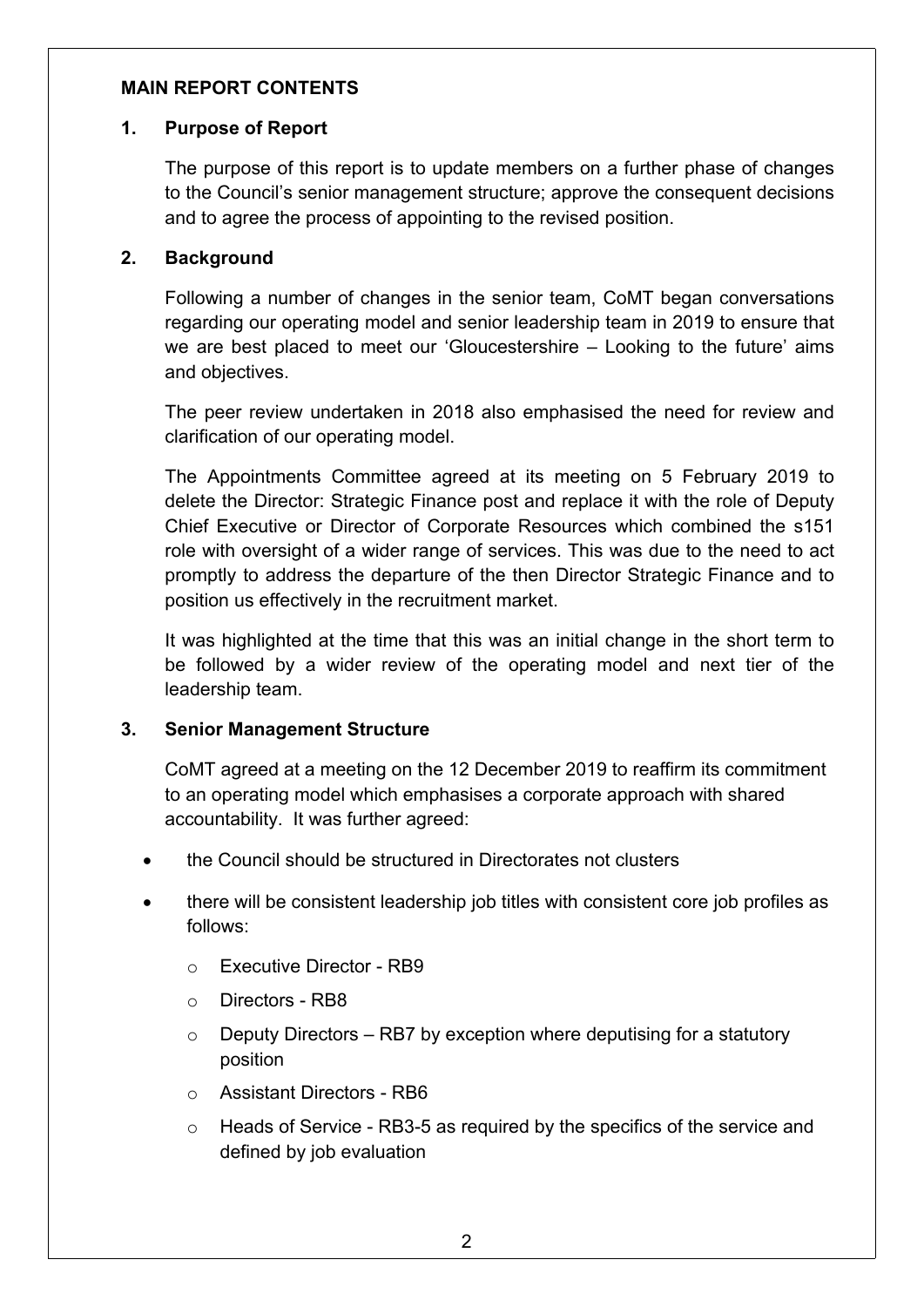- to introduce a new strategic board called the Strategic Leadership Team (SLT) made up of the Chief Executive, Executive Director of Children's Services, Executive Director of Adults Social Care, Executive Director of Economy, Environment and Infrastructure, Executive Director of Corporate Resources, Chief Fire Officer, Director of Public Health and Joint Director & MD City Council
- to replace CoMT with the Corporate Leadership Team (CLT) which includes all of the Directors.

## **4. Appointment of the Monitoring Officer**

The Monitoring Officer is a statutory chief officer role which the authority must have in place. The statutory officer must be appointed to a post with a job description which can contain other duties but must include the requirements of the monitoring officer role.

Since his appointment in August 2019 and following the departure of the previous monitoring officer in September 2019, the Executive Director of Corporate Resources has reviewed the newly created Corporate Resources Directorate. As a consequence of that review, it is proposed to establish the role of Director of Policy, Performance and Governance which will include the Monitoring Officer role.

Recognising that there has been a significant amount of change in the senior team and that there is, therefore, benefit in developing and retaining organisation memory, it is proposed to fill the role by undertaking an internal process by ring fencing a small number of senior officers from within the Directorate with the appropriate skills and experience.

Should the Appointment Committee agree to this approach, there will be an Appointments Sub-Committee held on 11 March 2020 in order to interview shortlisted candidate(s) and appoint to the post.

#### **5. Adults Directorate**

The Executive Director of Adult Social Services has advised of her intention to retire in the coming 12 to 18 months. The Chief Executive has started an engagement exercise with SLT and Directors within Adult Services to hear their suggestions and proposals around the senior management structure of that area, so that some recommendations can be prepared for Members on the way forward. Recommendations for appointment to the statutory Director of Adults Social Services will be considered by a future meeting of the Appointments Committee.